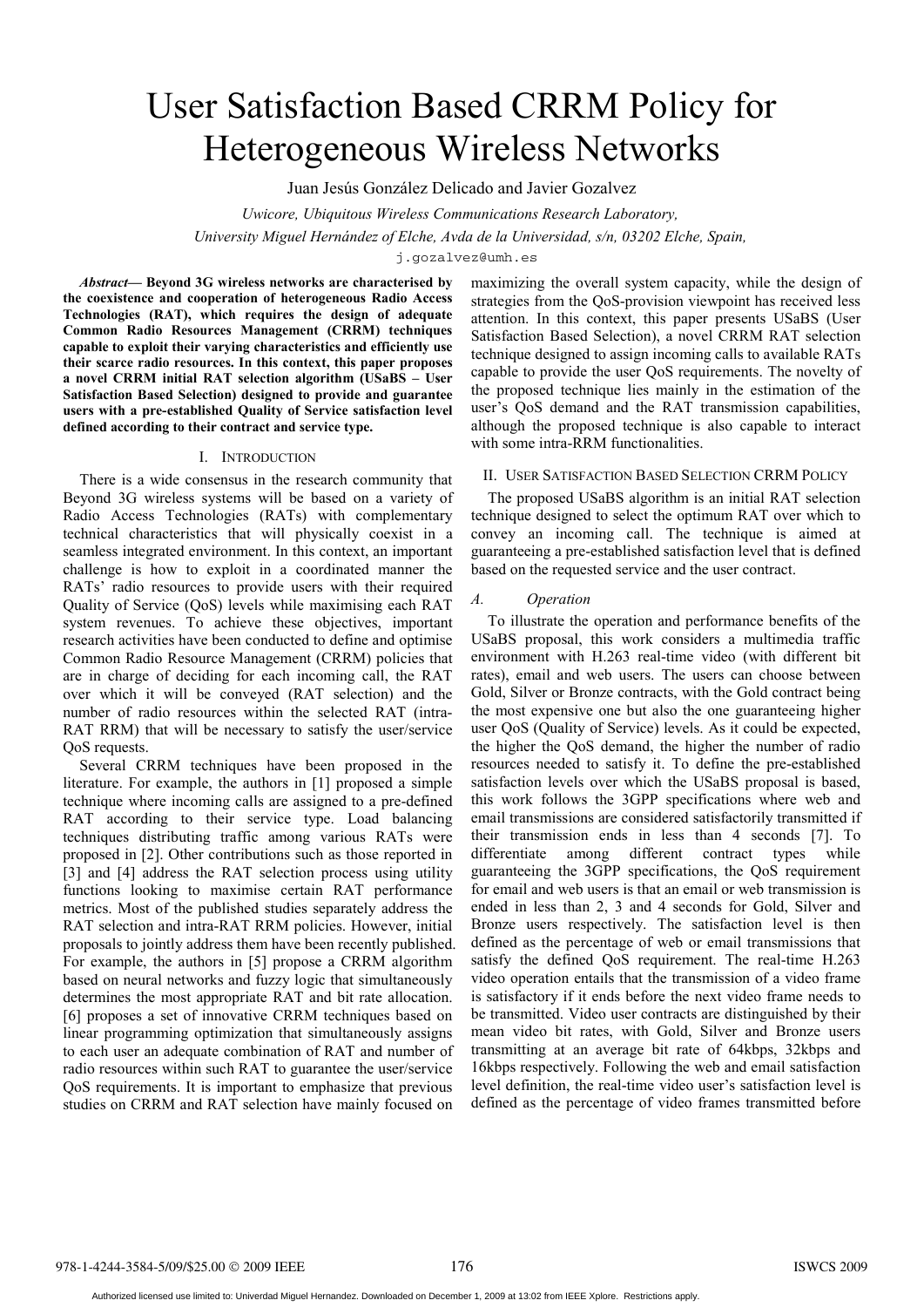the next video frame needs to be transmitted. In this case, the differences among Gold, Silver and Bronze users lie in that the higher the video mean bit rate, the stricter the QoS requirement would be to reach the same satisfaction level.

Once the satisfaction criteria and level per service and user contract have been established, the USaBS CRRM policy computes the *Demand*, which represents the throughput necessary to guarantee the requested satisfaction level by the incoming call. To clarify the *Demand* estimation, let's consider the case of Gold email users that require an email transmission to be finished in less than 2 seconds. To achieve this objective, the necessary throughput is estimated as a function of the email size and the contract-dependent QoS  $requirement$ <sup>1</sup>:

$$
Throughout = \frac{Email size}{QoS requirement(user contract)}
$$

This throughput is then computed for a large number of email transmissions using the simulated traffic model, and we derive a cumulative distribution function (cdf) of the estimated throughput necessary to satisfy the established QoS requirement. Figure 1 illustrates this cdf for Gold, Silver and Bronze email users. According to Figure 1, if we now define a satisfaction level equal to 85% of the Gold email transmissions ending in less than 2 seconds, the throughput necessary to achieve such satisfaction level, or *Demand*, is then estimated to be equal to about 200kbps.



Fig. 1. Estimated throughput cdf for the email service.

To decide the optimum RAT over which to convey an incoming call characterized by a given *Demand*, USaBS then computes the estimated throughput, referred to as *Offer*, that each RAT is capable to achieve for a percentage of emails, webs or video frames. In order to account for the system and recent operating conditions, the *Offer* computation is based on the throughput and QoS levels that each RAT was capable to achieve in previous transmissions. To this aim, previous transmissions' data, such as the object size, the object's transmission time, and the queuing time waiting for radio resources to be assigned, are stored per traffic service in order to compute the throughput that was necessary to transmit each object. It is important to note that the achieved throughput heavily depends on the number of assigned radio resources

per user, and it then needs to be normalized to avoid such dependence. A cdf of the estimated throughput per service and RAT is then extracted for previous object transmissions. An important parameter to define, and that is here referred to as *Time Limit*, is the time after which the throughput estimates for previous object transmissions are discarded and are not used to derive such cdf. The *Time Limit* parameter, that needs to be adequately optimized, has been defined so that only throughput estimates obtained under system and RAT conditions that are close to that currently experienced are considered to derive the throughput cdf. The RAT's *Offer* is then derived from the throughput cdf as the minimum throughput guaranteed to a given percentage of objects. Such percentage needs to be carefully selected to provide reliable estimates of the RAT's performance. In fact, a too high percentage would underestimate the RAT's capabilities<sup>2</sup>, while a too low one would overestimate them<sup>3</sup>.

Once the *Demand* and *Offer* are estimated, the USaBS CRRM policy assigns each incoming call a RAT providing an *Offer* higher than the call's *Demand*. Since different RATs might be able to provide an *Offer* higher than the call's *Demand*, the current USaBS implementation assigns the incoming call the RAT providing the lower *Offer* that is higher than the call's *Demand*. Although other approaches are currently under study, assigning the RAT providing the lower *Offer* that is higher than the call's *Demand* prevents low *Demand* users to unnecessarily saturate the high performance RATs. Such RATs can then be 'reserved' for high demanding users that could not be satisfied with low *Offer* RATs. The low performance RAT saturation is also avoided through the definition of a multi-channel assignment penalty that prevents assigning incoming calls to overloaded RATs.

## *B. Interaction with intra-RAT RRM functionalities*

The USaBS technique has been designed to efficiently operate in a multi-RAT environment, where each RAT is characterized by diverse intra-system Radio Resource Management (RRM) capabilities. In the multi-RAT environment simulated in the SPHERE (Simulation Platform for HEterogeneous wiREless systems) platform, HSDPA (High-Speed Downlink Packet Access) offers more advanced and short-time response RRM capabilities than GPRS (General Packet Radio Service) and EDGE (Enhanced Data Rates for GSM Evolution). In fact, HSDPA implements advanced scheduling techniques capable to quickly combat bad CRRM decisions or changes in the system conditions. On the other hand, the GPRS and EDGE RRM functionalities have a larger response time and a lower flexibility, thereby limiting their capacity to react. To overcome these inefficiencies, USaBS also interacts with the intra-system GPRS and EDGE RRM operation by defining in its RAT assignment decision the maximum number of channels or TimeSlots (TS) that a new incoming GPRS or EDGE user could simultaneously employ. Once a GPRS or EDGE user

 $1$  Similar approaches tailored to each traffic service and model have been designed for web and H263 video users.

**EXECUTE:** 8 Such underestimation could result in a low usage of low performance RATs. <sup>3</sup> In this case, the RAT selection decision could result in a RAT assignment that is not really capable to provide the user's *Demand*.

Authorized licensed use limited to: Univerdad Miguel Hernandez. Downloaded on December 1, 2009 at 13:02 from IEEE Xplore. Restrictions apply.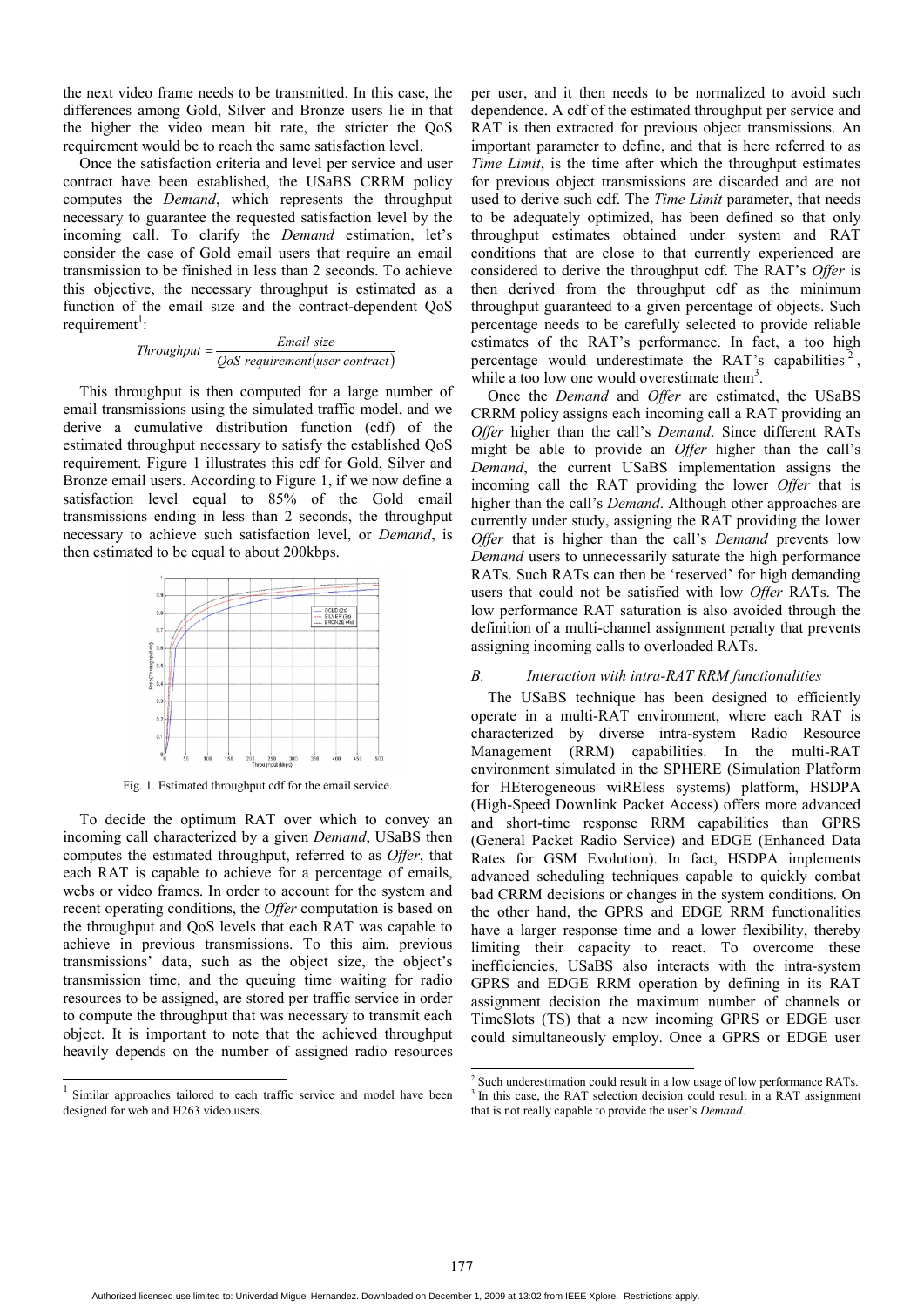starts its object transmission in a traffic session, it will request the maximum number of channels that it can simultaneously use as established by the USaBS protocol. If such number is not available at this time, the intra-system RRM protocol will assign all available channels. This process is repeated for the transmission of all the objects in a traffic session, since the USaBS RAT assignment decision currently operates at the session level. As a result, the actual number of channels a user would be able to use for each one of its object transmissions will depend on the current channel load, and therefore on the users statistical multiplexing at the system level. In this context, it is important to note that GPRS or EDGE users that were assigned a high maximum number of simultaneous channels by USaBS could suffer to achieve their *Demand*, since the probability that a large number of channels is simultaneously available is relatively low. To avoid this potential drawback, a multi-channel assignment penalty is introduced to limit the GPRS and EDGE channel occupancy, and increase the probability that the maximum number of channels identified by the USaBS RAT assignment is simultaneously available. This will in turn increase the probability that the RAT selected by USaBS is capable to satisfactorily guarantee the user's *Demand*. To define the USaBS' multi-channel assignment penalty, it is necessary to estimate for the RAT under evaluation the channel's occupancy generated by the incoming call and the current active users in the RAT. The occupancy per user is estimated by multiplying the number of channels employed by each user and the user's channel activity. In the case of the incoming call, the number of channels is equal to the maximum number of simultaneous channels proposed by USaBS. The channel activity is statistically computed, following the user's traffic type, as the time a user is on average transmitting over a channel with respect to its entire session duration. The occupancy for all active users plus the incoming user is then added, with the result representing the number of channels or timeslots that are occupied on average. If the result surpasses a given limit, that needs to be carefully optimized and is referred to as *Occupancy Limit*, the USaBS' multi-channel assignment penalty avoids assigning the incoming call to the RAT under evaluation with the initially identified maximum number of simultaneous channels. As it could be expected, the higher the maximum number of GPRS or EDGE channels USaBS proposes to assign an incoming call, the higher the probability to overpass the RAT's *Occupancy Limit*. As a result, USaBS tends to avoid RAT assignments that require a high number of simultaneous channels to guarantee the user's *Demand*.

#### III. SPHERE SIMULATION PLATFORM

To analyze the performance and operation of the USaBS CRRM policy, this work uses the multi-RAT SPHERE simulation platform [8], a system level and event-driven tool capable to simultaneously emulate the GPRS, EDGE and HSDPA standards. The platform simulates a 27 omnidirectional cellular layout, with 500m radius cells offering GPRS, EDGE and HSDPA coverage. A reuse factor of three has been implemented for the GPRS and EDGE standards. A 3km/h macro-cellular mobility model has been implemented, but users are bounded to a specific cell.

Each simulated RAT has been assigned a single frequency carrier per cell, which results in eight channels, or timeslots, for GPRS and EDGE, and fifteen channels, or codes, for HSDPA. In this case, the multi-channel capabilities of each RAT results in maximum data rates of 171.2kbps, 473.6kbps and 12779kbps for GPRS, EDGE and HSDPA respectively. GPRS and EDGE channels are assigned in a First Come First Served (FCFS) basis, while HSDPA implements a Round-Robin scheduling policy. All three RAT implements their own Link Quality Control (LQC) mechanisms to adapt their error protection and data rates to the existing channel quality conditions.

SPHERE emulates a multimedia traffic environment with email, web and real-time H263 video users [8]. Each traffic type is simulated at the session level, with the session arrival modeled through a Poisson process [9]. The session duration is modeled by Poisson, geometric and exponential distributions for email, web and H.263 video users respectively. Erroneously received data is retransmitted using a sliding-window selective-repeat Automatic Repeat reQuest (ARQ) protocol specified by the 3GPP for GPRS and EDGE. On the other hand, HSDPA implements a 4-channel Stop-And-Wait (SAW) protocol as specified by the 3GPP standard.

SPHERE models the pathloss by means of the Okumura-Hata COST 231 model, and the shadowing through a lognormal distribution with 6dB standard deviation. The shadowing correlation is implemented using the Gudmundson model [10] with a de-correlation distance of 20m. To reduce the complexity of system level simulations, the physical layer effects resulting from the probabilistic nature of the radio environment have been included by means of Look-Up Tables (LUTs), extracted from link level simulations and mapping the Packet Error Rate (PER) to the experienced channel quality conditions.

#### IV.USABS PERFORMANCE

To evaluate the USaBS performance, this section considers a system scenario with 42 users per cell, with each traffic type representing a third of the cell load. The session arrival rate has been set to 0.08 sessions per second for the email service, and 0.09 sessions per second for the web and real-time H.263 video services. In addition, the traffic models have been configured to simulate an average of four emails per session, five web pages per session, and an average duration of realtime H.263 video sessions of fifteen seconds. These traffic values have been chosen to simulate a system load high enough to be excessive for an isolated RAT, even HSDPA, and low enough to avoid saturating all RATs. Such saturation is avoided since it would not allow differentiating the performance impact of different CRRM policies. The *Occupancy Limit* parameter has been set equal to six (channels or timeslots), which allows for a maximum average channel occupancy around 75%. This value has been selected so that USaBS can choose among a variety of GPRS and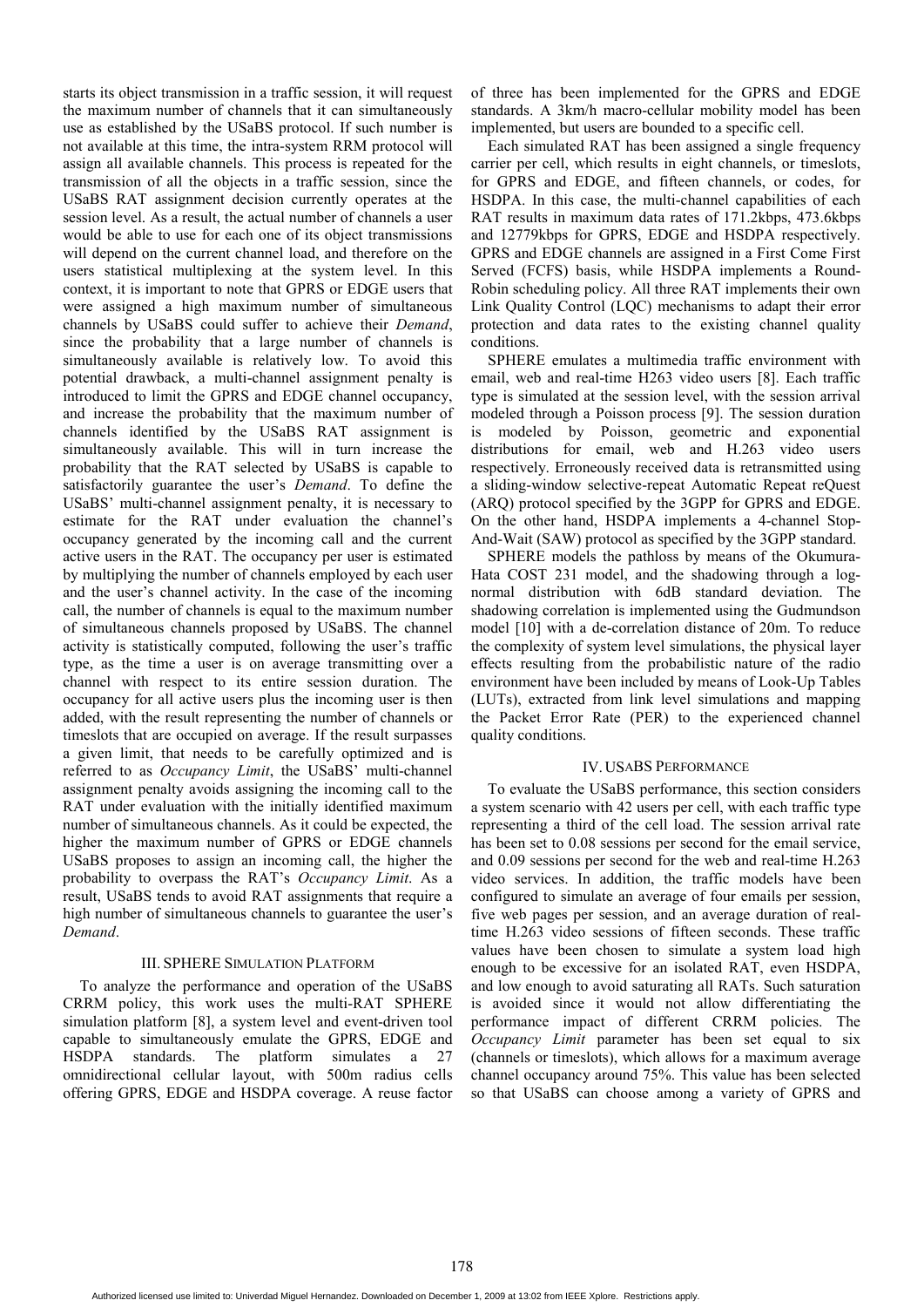EDGE multi-channel assignments; the maximum possible value for *Occupancy Limit* is eight. The *Time Limit* parameter has been set equal to 120 seconds for web and email services, and 30 seconds for the real-time H.263 video service. The selected values are different since web and email services are characterized by a more bursty traffic than H.263 video. In any case, it is important to note that the optimization of the *Occupancy Limit* and *Time Limit* parameters is out of the scope of this paper due to space limitations.

As it was previously defined, a user's *Demand* represents the throughput necessary to guarantee its requested satisfaction level. The satisfaction level was defined as the percentage of web or email transmissions that satisfy their QoS requirements, and the percentage of video frames transmitted before the next video frame needs to be transmitted. In this section, the satisfaction levels to estimate the user's *Demand* have been set to 61%, 90% and 99% for email, web and real-time H.263 video services respectively. The implemented email traffic model considers emails with and without attachment. In this case, the selected 61% email satisfaction level guarantees that 100% of emails without attachment are satisfactorily transmitted. More strict satisfaction levels are defined for web and video services, with the later being the strictest due to its real-time operation. In any case, it is important to note that the satisfaction level is a subjective parameter that can be set differently according to varied operator's interests. To derive the RAT's *Offer*, this paper considers the minimum throughput guaranteed to 80% of the previous object transmissions.

Figure 2 shows the obtained satisfaction level by USaBS per service and contract type. The red horizontal line indicates the previously defined objective satisfaction levels per traffic service. The results depicted in Figure 2 show that the USaBS proposal is capable to fully guarantee the objective satisfaction levels for email and web services independently of their contract type. It is also interesting to note that USaBS achieves similar satisfaction levels irrespectively of the users contract type and their different QoS requirements, which highlights the USaBS user and service fairness.



Fig. 2. USaBS mean satisfaction level (%) per service and contract type.

The satisfaction levels achieved with the USaBS proposal reveal its ability to assign each service and user type the most appropriate RAT to guarantee the user's *Demand*. Figures 3

and 4 depict the USaBS RAT selection assignments per contract type for email and web users respectively. In these figures, GPRS and EDGE multi-channel RAT assignments are grouped for clarity. As it can be observed from these figures, USaBS assigns more frequently the higher performance RATs (i.e. HSDPA and GPRS-EDGE with a large number of simultaneous channels or timeslots - TS) to contract types with more strict OoS requirements (i.e. Gold users). On the other hand, contract types characterized by lower QoS requirements are generally assigned to less performing RATs. A comparison of Figures 3 and 4 reveals that this trend is maintained for different traffic services, although the specific RAT assignments vary due to the different defined objective satisfaction levels per traffic service.



Fig. 3. USaBS RAT assignments (in %) per contract type for the email service.



Fig. 4. USaBS RAT assignments (in %) per contract type for the web service.

The results depicted in Figure 2 also showed that despite a high performance for the real-time video service, USaBS does not seem to be capable to fully guarantee the objective satisfaction levels under the simulated system load and conditions. However, it is worthwhile noting that the defined objective H.263 satisfaction levels are quite ambitious, and that they could be relaxed following the indication in [11] stating that a block error rate below 5% would not produce a noticeable video degradation for H.263 video transmissions. In this case, it is expected that USaBS will be capable to guarantee the real-time H.263 satisfaction levels. However, to understand why USaBS has not been capable to closely guarantee the H.263 objective satisfaction levels in the current

Authorized licensed use limited to: Univerdad Miguel Hernandez. Downloaded on December 1, 2009 at 13:02 from IEEE Xplore. Restrictions apply.